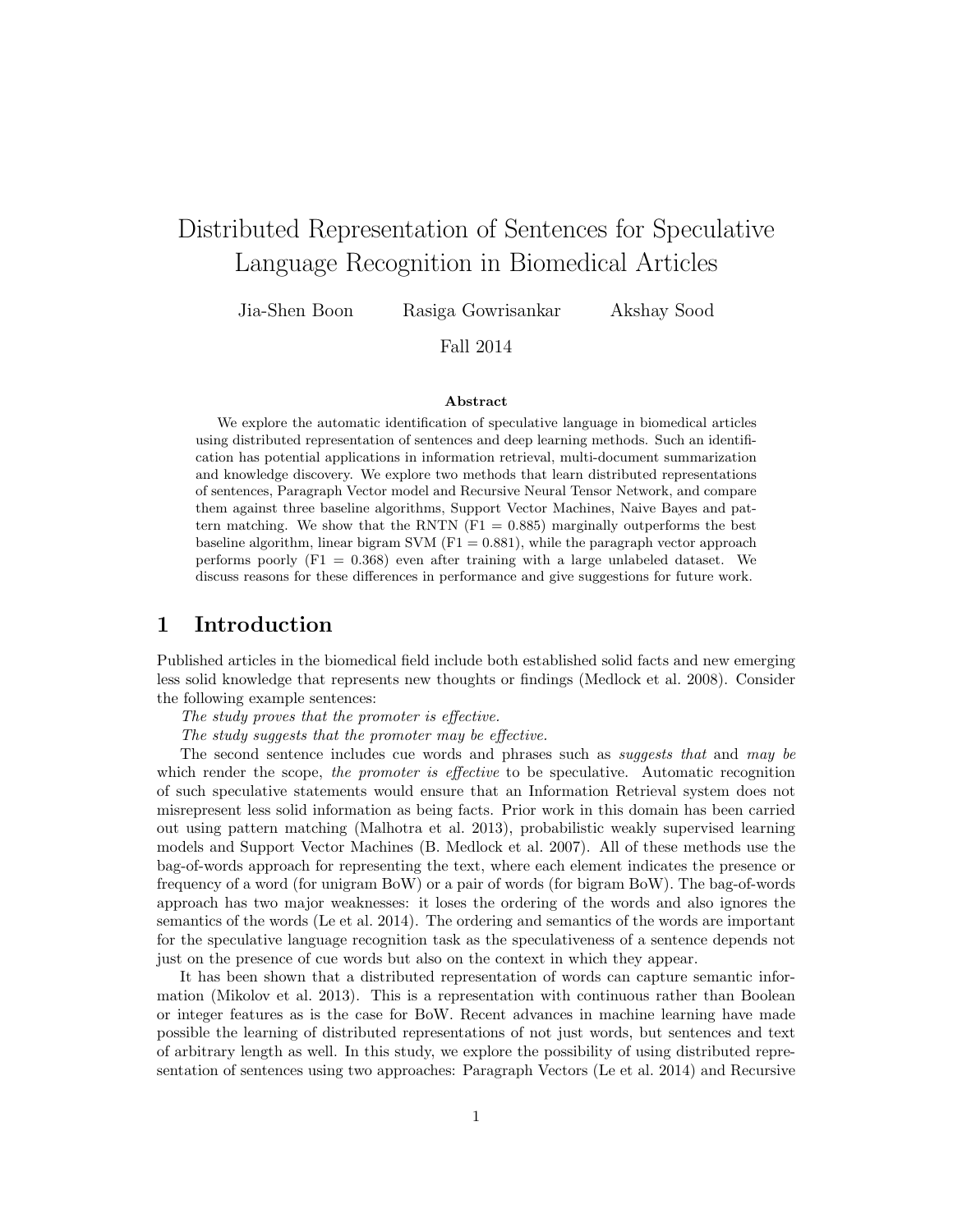Neural Tensor Network (Socher et al. 2013). We hypothesize that applying distributed representation of sentences to the task of speculative language recognition in biomedical articles improves the performance in the task, compared to baseline algorithms. The performance of these two methods and that of the baselines is evaluated using their F1 scores, ROC curves and Precision-Recall curves.

The subsequent sections are organized as follows: related work is presented in Section 2. Section 3 describes in detail the Paragraph Vector representation and Recursive Neural Tensor Network methods. The evaluation of these methods against the baselines considered is presented in Section 4. Section 5 consists of discussions, findings, limitations of the approaches used and future work. We conclude in Section 6.

Our code is available online.<sup>1</sup>

### 2 Related work

The task of speculative language recognition, especially in the biomedical domain, has been researched upon for many years. An SVM-based text classification approach and a substring matching approach are discussed in one of the earliest papers addressing this task (Light et al. 2004). In B. Medlock et al. (2007), a weakly supervised probabilistic model for training data acquisition and classification is proposed. Their model is based on Naive Bayes with smoothing to avoid unreliable frequency estimates when the amount of training data is limited. We explore a similar approach as one of our baselines. A Bayesian logistic regression classifier using a Laplace prior is proposed in Vlachos et al. (2010). They approach speculation detection as a token classification task where each token is identified to be a cue or not. They also determine the scope of each cue word. A more recent work described in Malhotra et al. (2013) is a pattern matching approach using a dictionary of speculative patterns.

### 3 Methodology

#### 3.1 Datasets

Our labeled dataset comes from the BioScope corpus (The BioScope Corpus 2014); our unlabeled dataset comes from BioMed Central (BioMed Central 2014). The BioScope corpus is a dataset of biomedical articles described in XML. Each sentence is parsed as follows. For each speculative sentence, the cue word/phrase that causes the speculation is tagged, as well as the scope of speculation. In the following illustrative example,

```
<sentence>
    The novel enhancer element identified in this study is
    <xcope>
        <cue type="speculation">probably</cue>
        a target site for both positive and negative factors.
    </xcope>
</sentence>
```
The scope of the entire sentence is demarcated, the speculative cue word *probably* has been tagged, and the scope of speculation probably a target site for both positive and negative factors has been tagged as well.

<sup>1</sup>https://github.com/boonjiashen/speculative-language-recognizer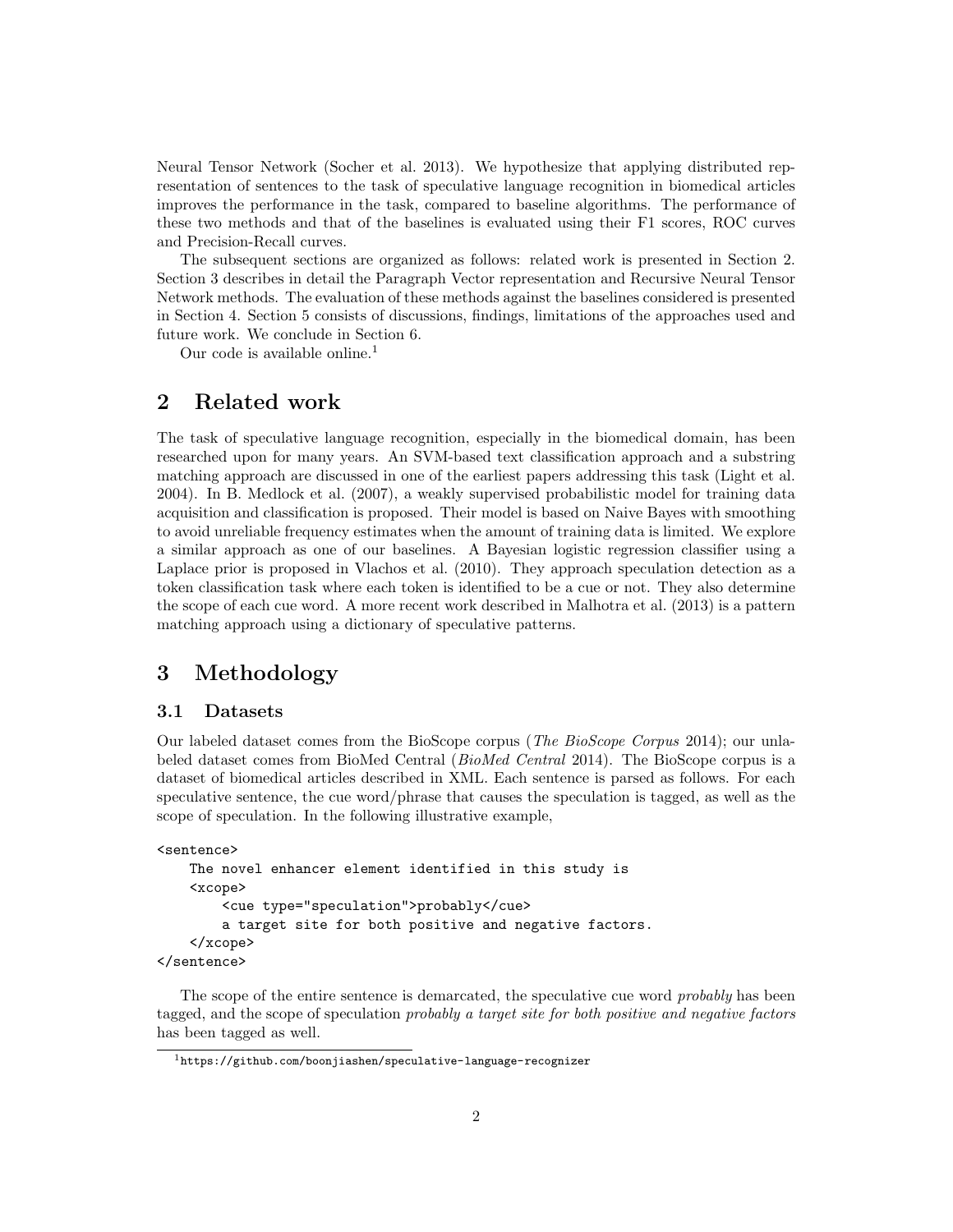

Figure 1: Network architecture of the Paragraph vector model (Le et al. 2014)

The BioMed corpus also comprises biomedical articles in XML. It differs from the BioScope corpus in two key aspects. It is much larger (over 200000 articles as compared to 1273 abstracts and 9 full papers in the BioScope corpus), and sentences are not labeled speculative/nonspeculative. We use a subset of the BioMed corpus to augment the training set of the Paragraph Vector approach. All other approaches are trained and tested on the BioScope corpus only.

All sentences in the dataset are converted to lower-case.

#### 3.2 Paragraph vector representation

The paragraph vector (PV) approach follows that described in Le et al. (2014). It comprises two models. At test time, the paragraph vector model outputs a fixed length vector for the test sentence. Then a logistic classifier outputs a binary label given the paragraph vector.<sup>2</sup>

Dataset The dataset is partitioned as follows. We assign 70% of the sentences of the BioScope corpus to the training set and 30% to the test set. To exploit a large unlabeled dataset, we append sentences from a subset of the BioMed corpus to the training set, if applicable. As such, the PV model is trained on a mixture of labeled and unlabeled sentences.

Training the PV model The architecture of the PV model is shown in Figure 1. It is known as the Distributed Memory Model of Paragraph Vectors. The model maintains a word vector matrix  $W \in \mathbb{R}^{N \times p}$  and a paragraph vector  $P \in \mathbb{R}^{M \times p}$ , where N is the number of training sentences,  $M$  is the number of unique words in the training set, and  $p$  is the length of one feature vector. The input layer is a concatenation of the paragraph vector of the training sentence and the word vectors of the words in a sliding window over the training sentence. The output layer is a softmax layer. The training objective is to predict the next word after the sliding window. This objective function is minimized via stochastic gradient descent where the gradient is computed via backpropagation. The error gradients are backpropagated up to and including the input layer.

 $2$ To remain consistent with the terms used in Le et al. (2014), we use the term 'paragraph vector' to refer to the fixed length feature vector of a sentence. In this study, test and training instances are sentences, but the paragraph vector algorithm is able to learn feature vectors for text of arbitrary length (e.g., phrases, sentences and paragraphs).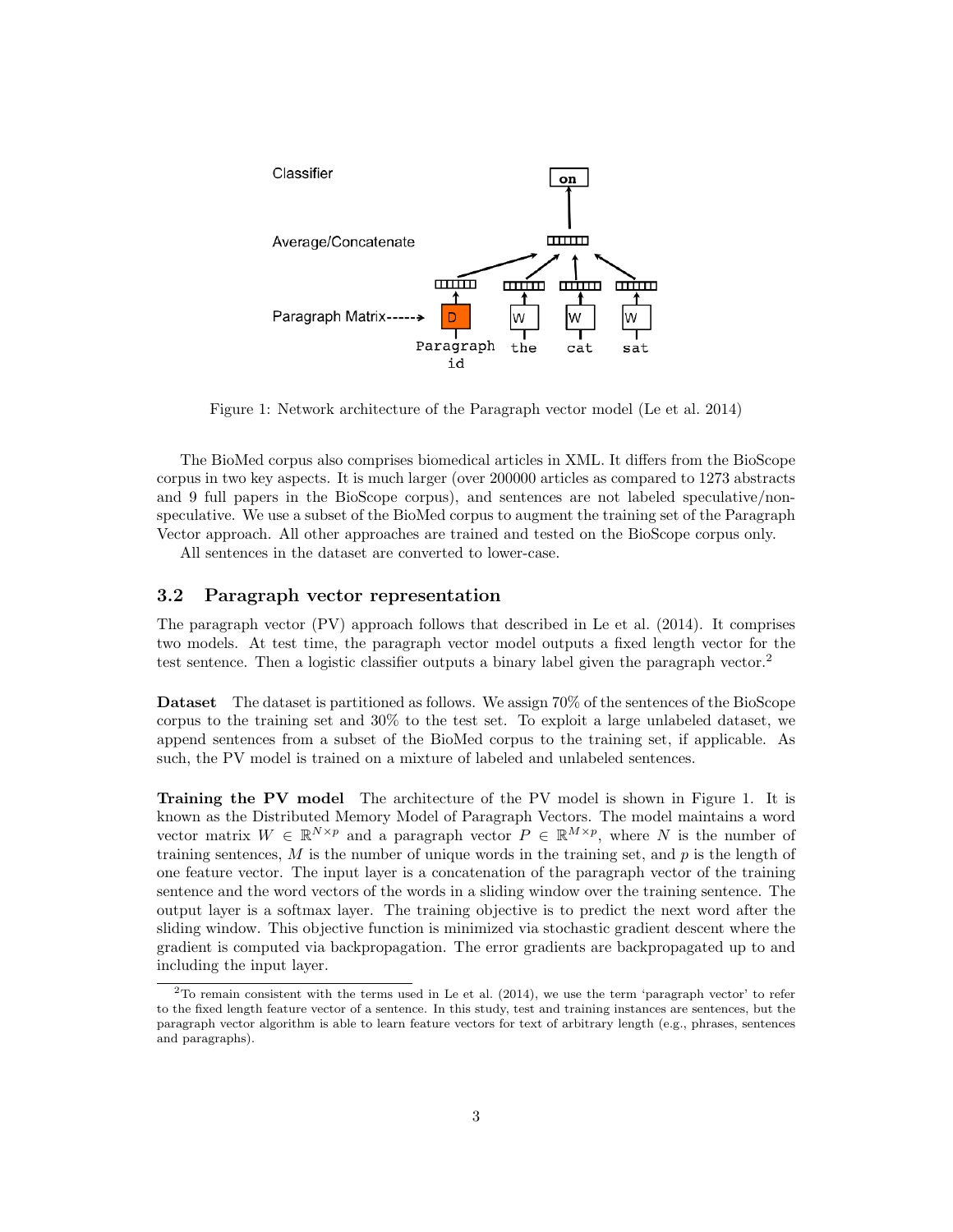

Figure 2: Speculation labeled parse tree for the example sentence the study indicated that the promoter is probably effective

At training time, we learn  $W, P$  and the softmax weights. We use the F1 score of a logistic classifier to evaluate the quality of the PV model and to decide when to stop training.<sup>3</sup> After every training epoch, we learn a logistic classifier with the learned paragraph vectors that have labels. These are the sentences from the BioScope corpus. We stop training the PV model when the F1 score of this logistic classifier starts to drop, i.e., just after the F1 score is maximized. See the discussion section for other evaluation methods that have been considered. The learning rate is constant at  $0.001$  while the feature length  $p$  is 52. No cross-validation is performed.

Training the logistic classifier After the PV model has been trained, we train the second model of the PV approach, which is a logistic classifier. The training examples are the learned paragraph vectors from the BioScope corpus and their corresponding labels. In practice, we just take the logistic classifier last trained during the training process of the PV model (see above).

Testing a new sentence At test time, we freeze the softmax weights and W, and run a sliding window over the test sentence to learn a paragraph vector by stochastic gradient descent. This paragraph vector is then labeled by the logistic classifier. The number of epochs at test time is held constant at 50 and the learning rate is 0.001.

Implementation details The PV model approach was implemented in Python. We use the gensim library for the PV model and the scikit-learn library for the logistic classifier. To split a textblock from the BioMed corpus to a list of sentences, we use the NLTK English Punkt Sentence Tokenizer. To split a sentence into a list of words/punctuation, we use NLTK's nltk.word\_tokenize function.

#### 3.3 Recursive Neural Tensor Networks

A semantic vector space for single words does not capture the meaning of longer phrases properly. To remedy this, Socher et al. (2013) propose the use of a fully labeled parse tree to analyze the compositionality of sentiment in language. The Stanford Sentiment Treebank used

<sup>&</sup>lt;sup>3</sup>We do this instead of monitoring the training error due to a limitation in the gensim library. The API does not return the training error after each epoch.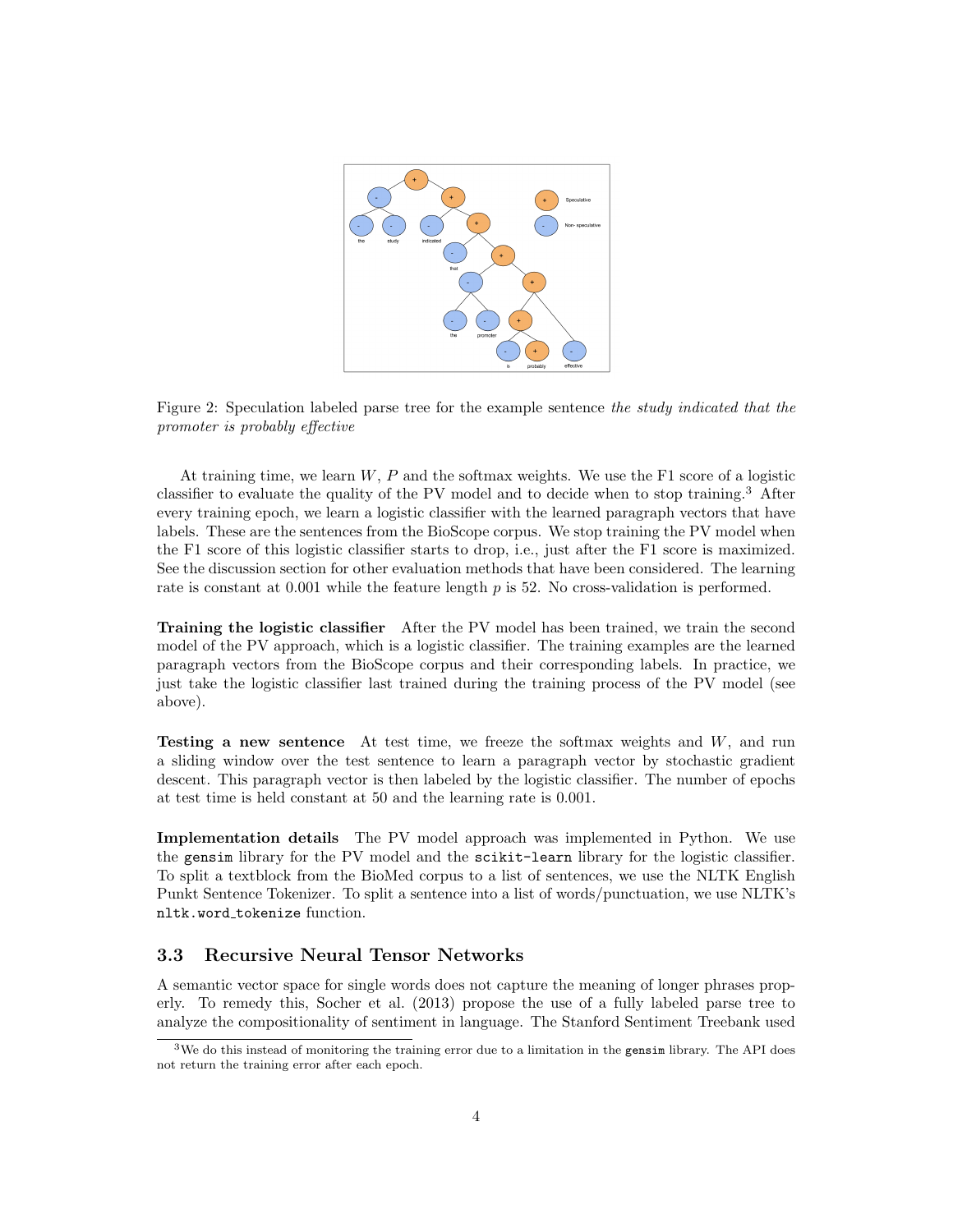



Figure 3: Compute parent vectors in a bottom up fashion using a compositionality function g and use node vectors as features for a classifier at that node.(Socher et al. 2013)

Figure 4: A single layer of the Recursive Neural Tensor Network. Each dashed box represents one of d slices and can capture a type of influence a child can have on its parent (Socher et al. 2013)

in this paper consists of binary parse trees generated by the Stanford parser and manually annotated by human judges. To capture the compositional effects with higher accuracy, Socher et al. (2013) proposed the Recursive Neural Tensor Network (RNTN). RNTNs take as input phrases of any length. These networks represent a phrase through word vectors and a parse tree and then compute vectors for higher nodes in the tree using the same tensor-based composition function. We explore the possibility of applying the same idea to the task of speculative language recognition. Since our data set - the BioScope corpus (Vincze et al. 2008) has the speculative cue words tagged, we use it for annotating our parse trees instead of human judges.

We now describe the generation and labeling of parse trees and training the RNTN with an example sentence: "the study indicated that the promoter is probably effective".

Parse tree generation and labeling The sentence is first fed into the Stanford parser which tags the Parts-of-Speech (PoS) of the sentence. The nodes of this parse tree are then labeled automatically using the following heuristic: Any node that contains the entire cue phrase is labeled as speculative and all other nodes are labeled as non-speculative. The labeled parse tree for the example sentence is shown in Figure 2. A  $+$ ' label indicates a speculative node and a '−' label indicates a non-speculative node. Such labeled parse trees are obtained for the 14539 sentences taken from the BioScope corpus, which are then split into training/crossvalidation/test sets in the proportion 60%/10%/30% respectively.

Training and test sentences are tokenized using the Stanford parser. This is an intelligent word tokenizer which treats brackets, commas and periods as words. By observation, it seems to parse similarly to the NTLK ntlk.word tokenize function used in the PV approach.

Training the RNTN The labeled parse trees are then trained using a RNTN as described in Socher et al. (2013). Each word is represented as a  $d \times d$  matrix. The parameters of this matrix are trained to minimize the classification error at each node. A tensor based composition function is used for all the nodes as shown in Figure 4. In this figure, 'b' and 'c' are the word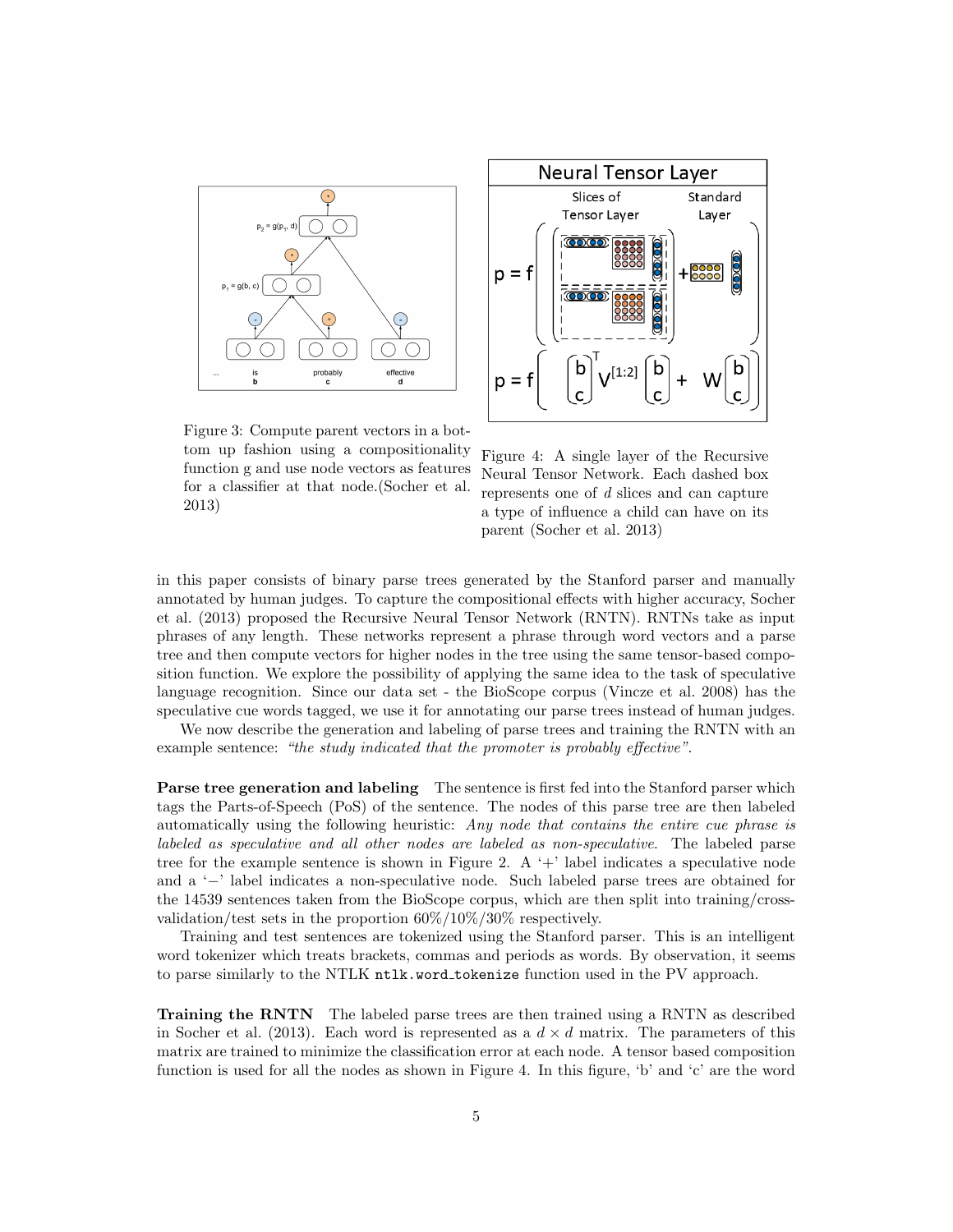vectors of the child nodes (see Figure 3) and  $V \in \mathbb{R}^{2d \times 2d \times d}$  is the tensor that defines the multiple bilinear forms. The concatenated vector of 'b' and 'c' is multiplied with each slice  $V \in \mathbb{R}^{d \times d}$  and  $W \in \mathbb{R}^{d \times 2d}$  is the weight matrix learned.

In addition to the word matrices, each node has a softmax classifier trained on its vector representation to predict a target vector t. The target distribution vector at each node has 0-1 encoding. Since there are two classes for our task, namely *speculative* and *non-speculative*, t is of length 2 and has a form  $[1, 0]$  and  $[0, 1]$  for speculative and non-speculative classes respectively. The KL-divergence between the predicted distribution and the correct distribution is used to maximize the probability of the correct prediction. The backpropagation of error derivatives is done through the structure in the RNTN. The reader is referred to Socher et al. (2013) for a detailed description of the procedure.

Testing new sentences The Stanford parser is used to generate a binary parse tree for each test sentence. The trained RNTN model is then used to predict the speculativeness at each node of the parse tree. The sentence is classified as speculative or not based on the classification of the root node.

### 4 Evaluation

#### 4.1 Baseline algorithms

We apply three baseline algorithms to the task of recognizing speculative language in sentences - linear Support Vector Machines (SVM), Naive Bayes (NB) and pattern matching.

Linear SVM, NB We pre-process sentences the same way with linear SVM and NB. Each sentence is transformed into a Boolean Bag-of-Words (BoW) representation. Each element in the BOW represents the presence or absence<sup>4</sup> of a word, in the case of unigrams, or a pair of words, in the case of bigrams. We train the SVM and NB classifiers with 70% of the dataset and test them on 30% of the dataset. No cross-validation is done<sup>5</sup>. We use an SVM penalty term C of 1 and a NB Laplacian smoothing term of 1.

**Pattern matching** We use a simple, nonparametric method for pattern matching, in which we identify patterns that are considered speculative from the training data and classify a test sentence as speculative if it contains any of these patterns. The patterns identified as speculative are the phrases annotated as speculative cues in the Bioscope corpus. We use a train-test split of 70%-30% as before, with no cross-validation.

#### 4.2 Empirical Evaluation

A summary of the results are given in Table 1. Precision-recall curves and ROC curves are shown in Figures 5 and 6 respectively. Bigram NB and unigram SVM do not perform as well as unigram NB and bigram SVM respectively and are not shown in the figures.

<sup>&</sup>lt;sup>4</sup>Note that we only consider whether a unigram/bigram is present or absent, rather than the number of times the unigram/bigram appears in a sentence. We did try the latter approach on linear SVMs and NB, but it consistently performed worse than the Boolean approach. Hence we leave it out of our report.

<sup>5</sup>We initially tried to cross-validate the penalty term for the linear SVM but found no significant difference in performance between a wide range of values. This strongly suggests that the bigram BoW representation of the training data is linearly separable.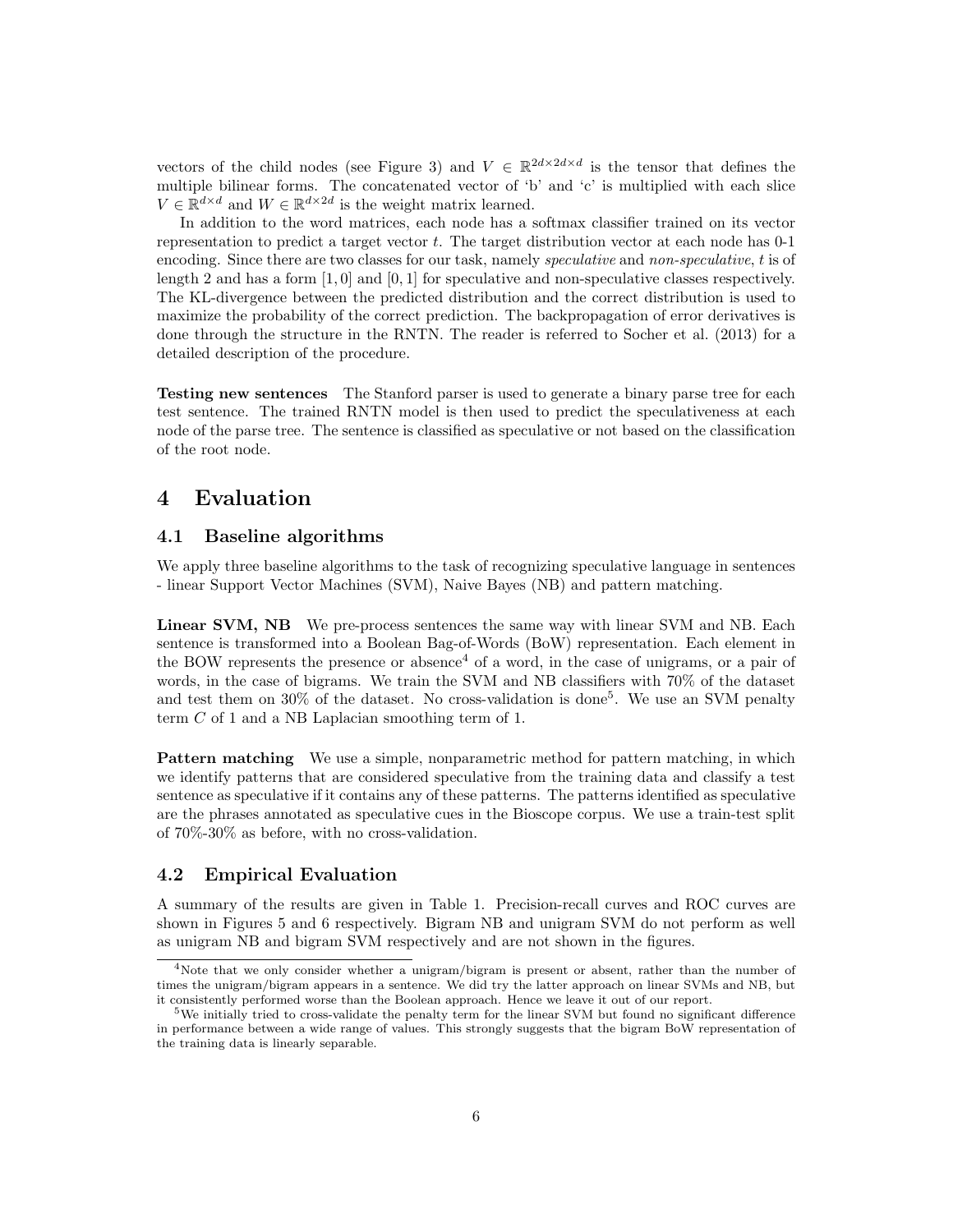| Method                                  | Accuracy | Precision | Recall | F1 score |
|-----------------------------------------|----------|-----------|--------|----------|
|                                         |          |           |        |          |
| $PV$ (Bioscope $+1000$ BioMed articles) | 0.761    | 0.341     | 0.368  | 0.354    |
| (BioScope only)<br>PV.                  | 0.704    | 0.291     | 0.463  | 0.357    |
| $PV$ (Bioscope $+3000$ BioMed articles) | 0.735    | 0.320     | 0.433  | 0.368    |
| Bigram NB                               | 0.900    | 0.909     | 0.479  | 0.627    |
| Pattern Matching                        | 0.805    | 0.468     | 0.985  | 0.635    |
| Unigram NB                              | 0.903    | 0.738     | 0.694  | 0.715    |
| Unigram SVM                             | 0.957    | 0.911     | 0.835  | 0.871    |
| Bigram SVM                              | 0.962    | 0.964     | 0.811  | 0.881    |
| <b>RNTN</b>                             | 0.958    | 0.904     | 0.866  | 0.885    |

Table 1: Performance metrics ranked by F1 score

The RNTN has the best F1 score of 0.885, performing marginally better than bigram SVMs  $(F1 = 0.881)$ . The PV model with no unlabeled data performs the worst  $(F1 = 0.357)$ , and performance does not improve even after training with 1000 BioMed articles (approx 370K sentences) and 3000 BioMed articles (approx. 1.1 million sentences).

### 5 Discussion

Baselines The linear bigram SVM model performs significantly better than both unigram and bigram NB, which suggests that the feature independence assumption of Naive Bayes does not hold true in our data. Due to the nature of pattern matching, the algorithm has very high recall and low precision. High recall occurs because most of the speculative cues that exist in the test set appear in the training set. Low precision occurs because speculative cues may not be speculative depending on their context, e.g., the cue or. Therefore a speculative cue that appears in a training sentence and appears again in a test sentence may not be speculative in the latter case, resulting in a false postive.

PV approach There may be several explanations to why the PV approach does poorly. One is that the model failed to converge to a local minimum as the F1 score of the logistic classifier is a poor surrogate for the training accuracy of the PV model. Another is that the training data cannot express the semantic information of its constituent sentences, and therefore a learner cannot learn this information given the data. Intuitively, it would be difficult even for a native English speaker to learn medical biology just by reading biomedical articles, since these articles assume an expert level of knowledge in the field. A similar scenario may be occurring in this unsupervised training algorithm. For this reason, it may prove useful to train the model initially with easier text such as college-level textbooks before fine-tuning the model with academic articles. Yet another possible explanation is that the model has overfit the training data, and should be trained with more data. Note that we only used about 1% of the articles in the BioMed corpus in this study.

RNTN The RNTN approach produces much better results than the Paragraph Vector Representation, suggesting that speculative language recognition is amenable to formulation as a sentiment analysis task using RNTN.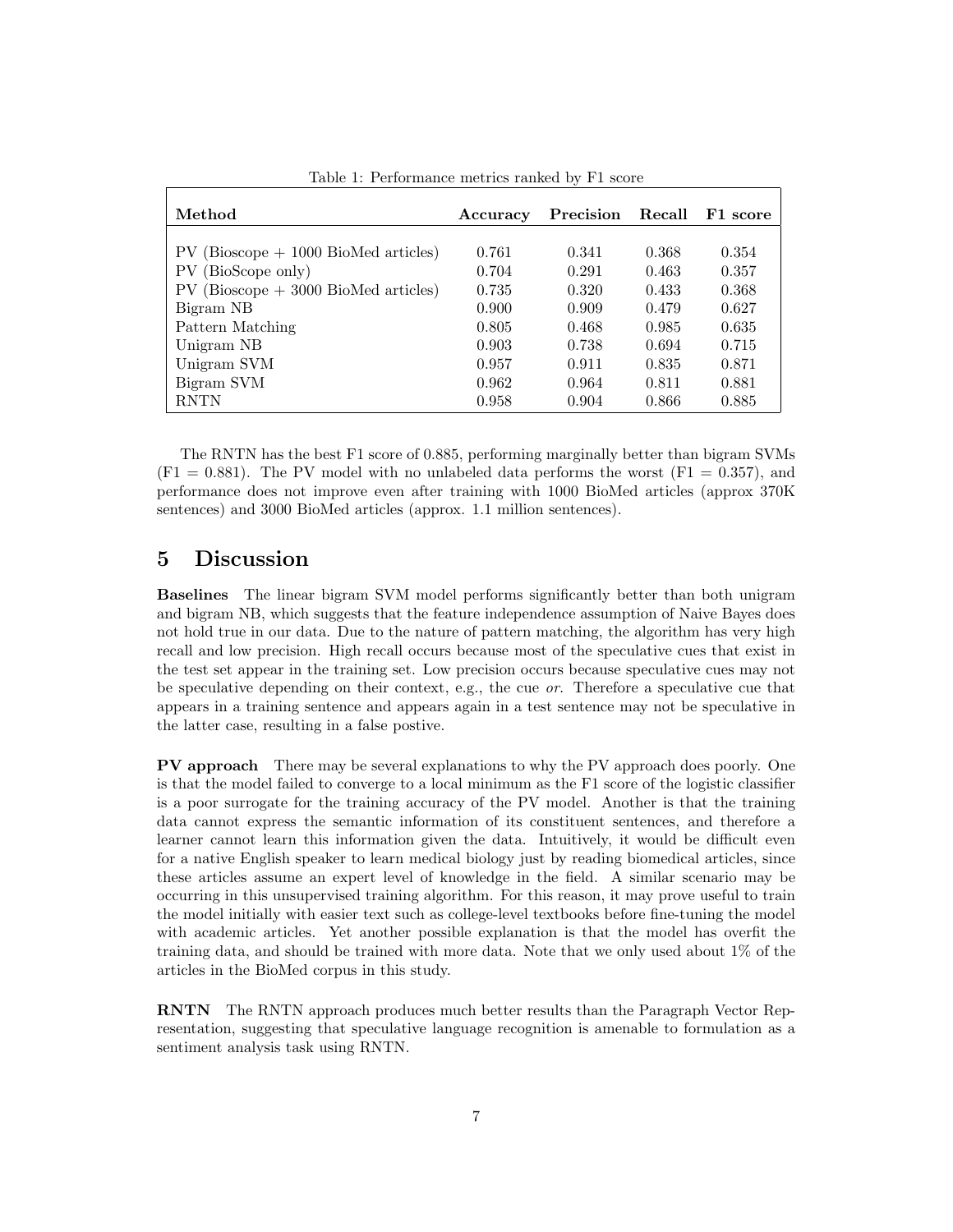

Figure 5: Precision-recall curves for PV approach, RNTN and baselines.



Figure 6: ROC curves for PV approach, RNTN and baselines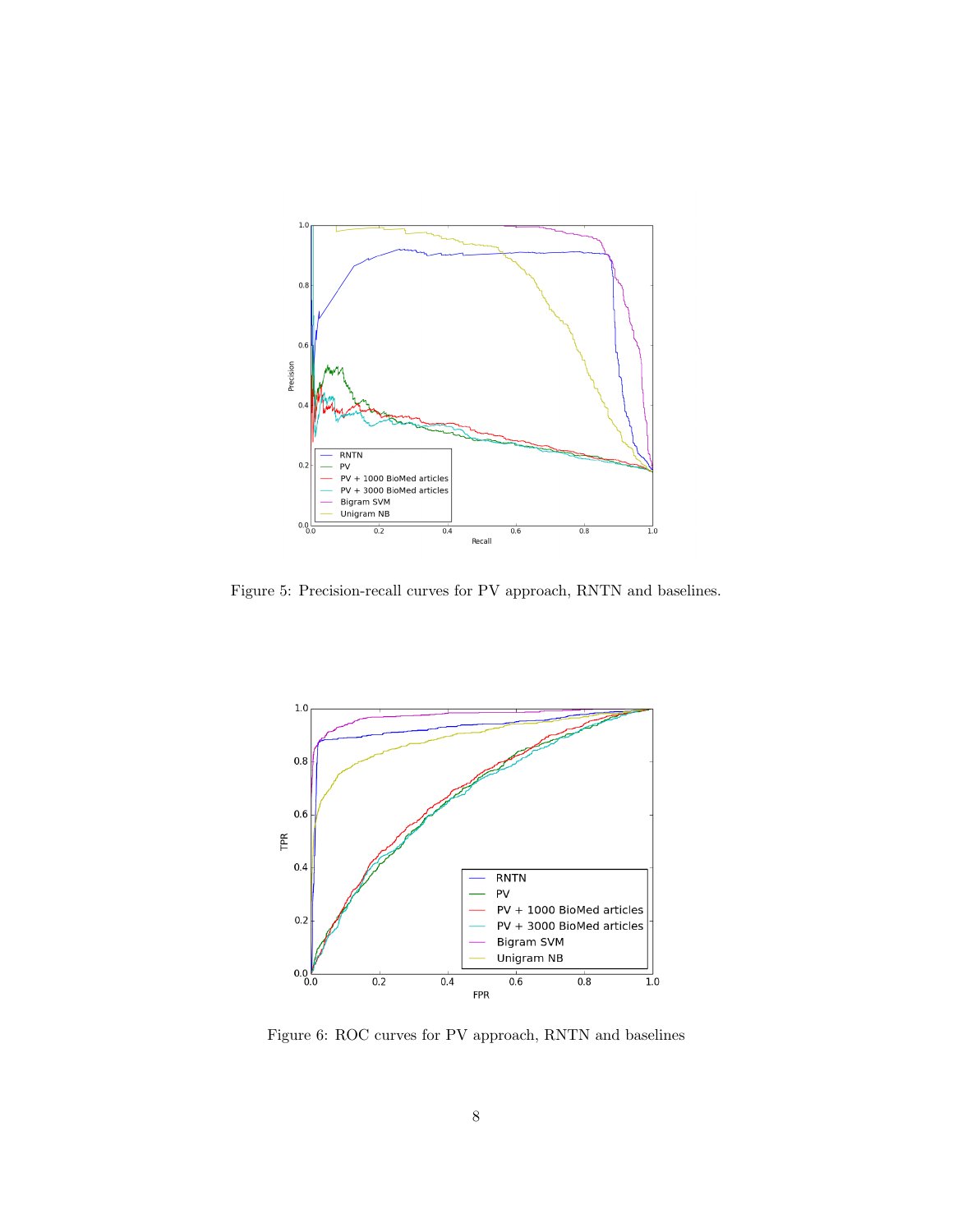The ROC and precision-recall curves for RNTN have a more angular structure than the other methods. This is because the confidence value for a sentence identified as speculative is very close to 1, causing sharp angles in the beginning and the ends of the ROC and precisionrecall curves respectively. In other words, when the classifier identifies a sentence as speculative, it does so with high confidence, regardless of correctness.

While RNTN produces the best F1 score in our experiments, its performance is just marginally better than our best performing baseline, linear bigram SVMs. The comparable success of linear SVMs indicates that speculative language recognition may be reasonably approximated as a classification task for linearly separable data, and may not benefit significantly from more sophisticated approaches using distributed word representations. Additionally, one disadvantage of RNTN is that its training is significantly slower than the other methods.

#### Limitations of our approach

The features used by our methods do not include meta-information such as author and affiliations, which may have a prior on propensity for speculative language. This information if available, can be used for validating the reliability of the information in a biomedical article. Also, each sentence is considered as an independent sentence and does not consider neighboring sentences or paragraphs. Furthermore, in our implementations, we have considered the absence of a speculative cue word/phrase as indicative of a non-speculative sentence. But there are cases when a sentence without a speculative cue word has some speculation. For instance, consider an assertion relating to a result that does not necessarily follow from work presented, but could be extrapolated from it (Light et al. 2004). Even though this assertion might not include speculative cue words, it should not be regarded as an established fact.

A technical limitation of the PV approach is that it stores the paragraph vectors of all training sentences. Therefore its memory complexity is linear in the number of training sentences, compared to RNTN which is linear in the size of the vocabulary but approximately constant in the number of training sentences. Of the two, RNTN scales better with larger amounts of training data. However, RNTN is trained only on labeled data, so it cannot exploit the large set of unlabeled biomedical articles.

### 6 Conclusion

We investigate the application of the distributed representation of sentences to the task of speculative language recognition in biomedical text. We try two methods that transform a test sentence into a distributed representation, RNTN and the PV approach, and compare these two methods against several simple baseline algorithms. We find some evidence to support our hypothesis that this representation improves performance in the recognition task. The RNTN performs slightly better than linear bigram SVM, our best-performing baseline algorithm, but we also note that the marginal improvement of  $0.4\%$  in F1 score is at the cost of high computational time. The PV approach performs significantly worse than all other algorithms in this study, even when the PV learner is trained with a large unlabeled dataset.

The PV approach has the potential to learn high-quality distributed representations of sentences by exploiting a large unlabeled dataset. It is the only algorithm in this study that can be unsupervised. However, how to tune the parameters used at test time is an open problem. Future research may include investigating this problem, or pretraining the model with general text such as Wikipedia articles. In addition to classifying sentences, we may also investigate determining the scope of the speculative cue words in speculative sentences.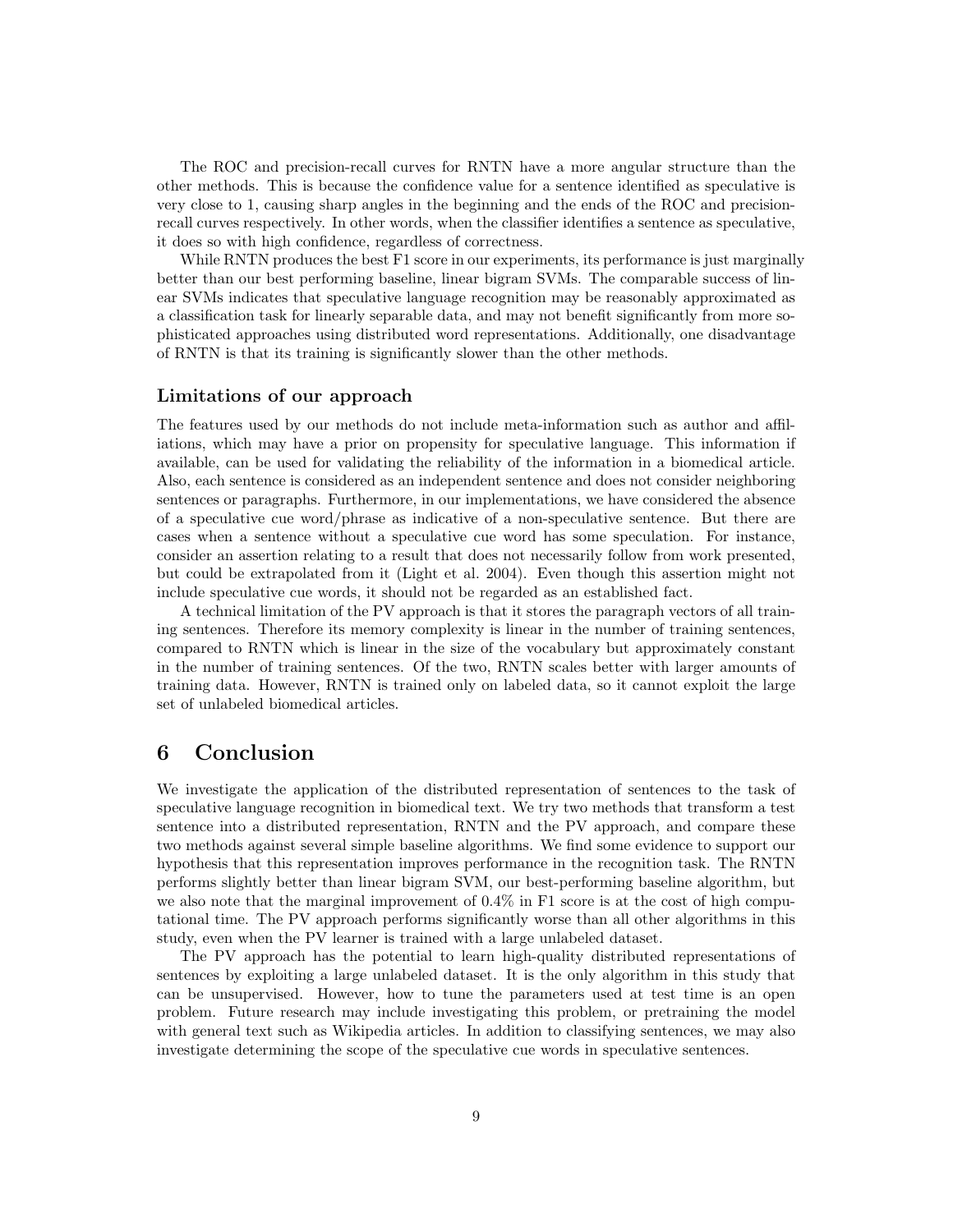### References

- BioMed Central (2014). Accessed: 2014-12-17. url: http://www.biomedcentral.com/about/ datamining.
- Le, Quoc V and Tomas Mikolov (2014). "Distributed Representations of Sentences and Documents". In: arXiv preprint arXiv:1405.4053.
- Light, Marc, Xin Ying Qiu, and Padmini Srinivasan (2004). "The Language of Bioscience : Facts, Speculations, and Statements in Between". In: BioLink 2004 – Proceedings of the Workshop on Linking Biological Literature, Ontologies and Databases, pp. 17–24.
- Malhotra, Ashutosh, Erfan Younesi, Harsha Gurulingappa, and Martin Hofmann-Apitius (2013). "'HypothesisFinder:' A Strategy for the Detection of Speculative Statements in Scientific Text". In: PLoS Computational Biology 9.7.
- Medlock, Ben and Ted Briscoe (2007). "Weakly supervised learning for hedge classification in scientific literature". In: Annual Meeting of Assosiation of Computational Linguistics. Vol. 45. 1, p. 992.
- Medlock and Ben (2008). "Exploring hedge identification in biomedical literature". In: Journal of Biomedical Informatics 41.4, pp. 636–654.
- Mikolov, Tomas, Kai Chen, Greg Corrado, and Jeffrey Dean (2013). "Efficient estimation of word representations in vector space". In: arXiv preprint arXiv:1301.3781.
- Socher, Richard, Alex Perelygin, Jean Y Wu, Jason Chuang, Christopher D Manning, Andrew Y Ng, and Christopher Potts (2013). "Recursive deep models for semantic compositionality over a sentiment treebank". In: Proceedings of the Conference on Empirical Methods in Natural Language Processing (EMNLP). Citeseer, pp. 1631–1642.
- The BioScope Corpus (2014). Accessed: 2014-12-17. URL: http://rgai.inf.u-szeged.hu/ bioscope.
- Vincze, Veronika, György Szarvas, Richárd Farkas, György Móra, and János Csirik (2008). "The BioScope corpus: biomedical texts annotated for uncertainty, negation and their scopes." In: BMC bioinformatics 9 Suppl 11, S9.
- Vlachos, Andreas and Mark Craven (2010). "Detecting speculative language using syntactic dependencies and logistic regression". In: Proceedings of the Fourteenth Conference on Computational Natural Language Learning—Shared Task. Association for Computational Linguistics, pp. 18–25.